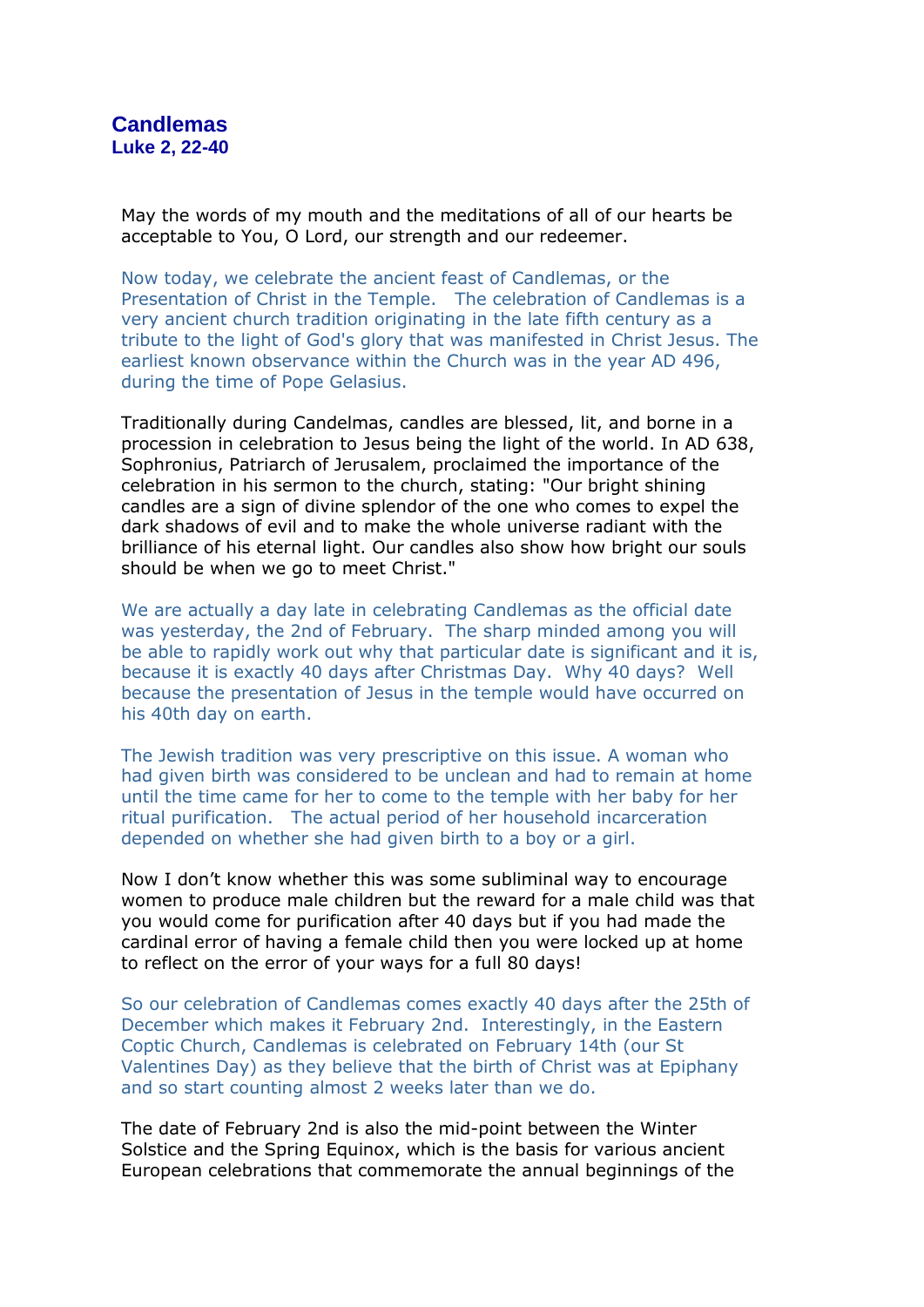agricultural season and so, like many Christian festivals, there is a pagan root to the timing that the early church chose – if the people are used to celebrating then let's make sure they are celebrating for the right reasons.

## Another interesting fact concerning Candlemass is that it coincides with what the American's refer to as Groundhog Day.

This is the day that you observe the groundhogs emerge from their burrows at the end of winter. If it's cloudy when the groundhogs emerge then winter is over but if it's sunny, the groundhogs get frightened by their own shadows and quickly scurry back inside which means that winter is going to last for a further 6 weeks.

We have a similar tradition connected to the weather on Candlemas and lots of good old proverbs to go with it. The most famous is probably the one that goes…

If Candlemas Day be fair and bright Winter will have another fight If Candlemas Day brings cloud and rain Winter won't come again

For the Church, however, Candlemas remains a day of hope and light. It is a time to honor the Lord as the Light of the World and to remind us that we too have that light within us. Why is this? Well let's go back to our reading from Luke's gospel and the story of Jesus' presentation at the temple and the glorious and wonderful faith of Simeon and Anna as they knew with absolute certainty that they were gazing into the eyes of their Lord and Saviour.

Let's take ourselves off to Jerusalem for a moment and into the temple precincts. The Temple itself stands in a much larger open area, itself the size of a small town, with plenty of room for people to come and go, to walk about and meet one another. There are crowds milling about as usual, rich people strolling by with friends and hangers on, soldiers from the occupying forces looking down from their watchtower, animals and birds being bought and sold in the markets by the gate.

There are plenty of beggars about, hoping to cash in on the pilgrim's sense of God's mercy and the obligation to be generous in turn. And there are old people, as always, sitting in the shade, under a tree here and a doorway there.

Most people don't notice the young couple coming in with their little baby. Happens all the time. No different from countless others. But, as they approach, you see one of the old men get up slowly from his seat. He has a strange look in his eyes. What's he thinking? What's he going to say?

You are almost as alarmed as the parents are when he takes the child from them, but his movement and his embrace is as gentle and firm as the love of God. He has seen something nobody else has. He has been